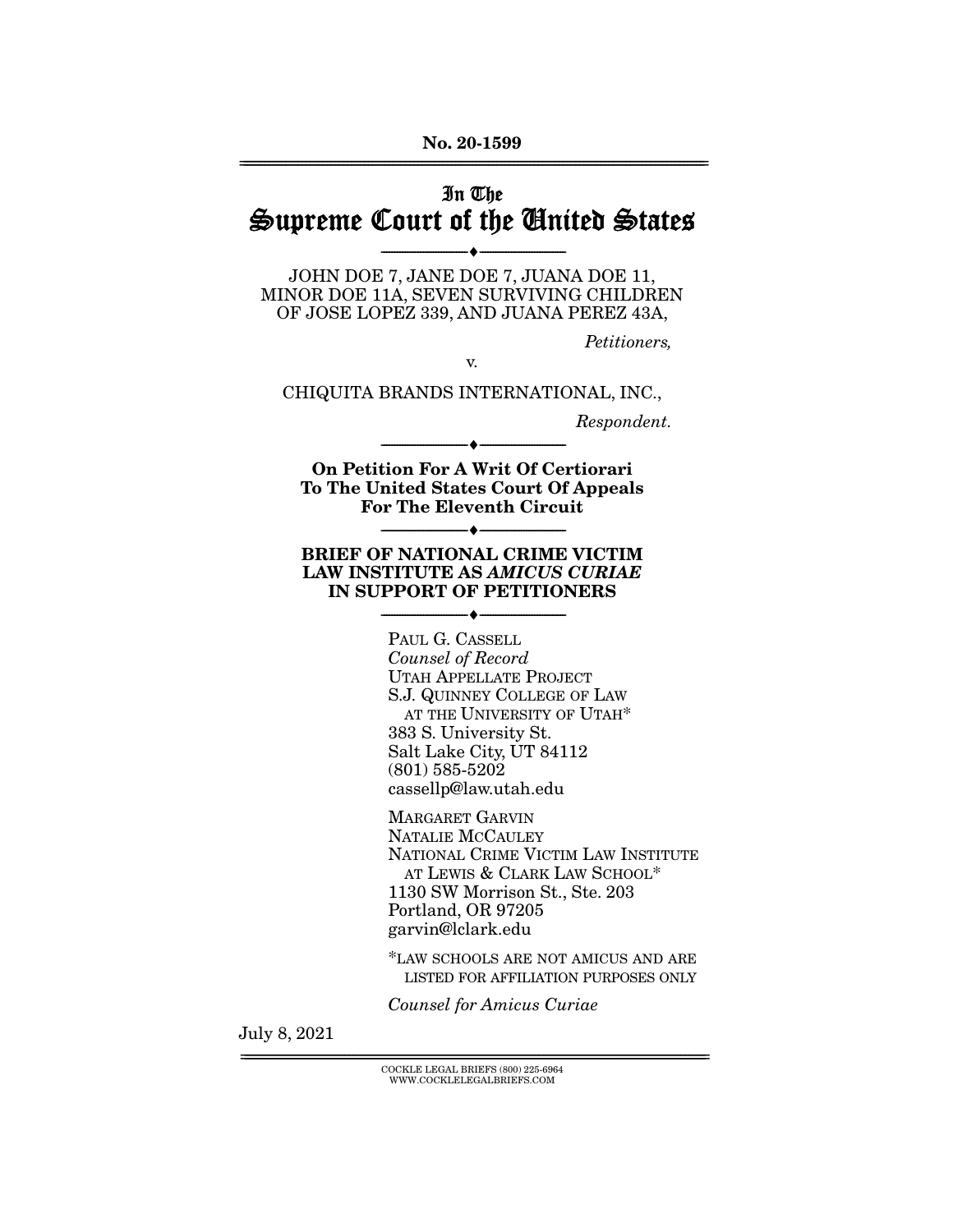# TABLE OF CONTENTS

|                                                                                                                                         | 11 |
|-----------------------------------------------------------------------------------------------------------------------------------------|----|
|                                                                                                                                         | 1  |
| SUMMARY OF ARGUMENT                                                                                                                     | 1  |
|                                                                                                                                         | 3  |
| In interpreting Rule $26(c)$ , the Court<br>Ι.<br>should recognize that protective orders<br>are essential for victim protection        | 3  |
| II. The Court should consider Petitioners' re-<br>liance interest in maintaining the agreed-<br>upon protective order when interpreting | 8  |
| HL.<br>Fairness dictates that a moving party<br>prove the need to lift an agreed-upon pro-                                              |    |
|                                                                                                                                         | 10 |
|                                                                                                                                         | 12 |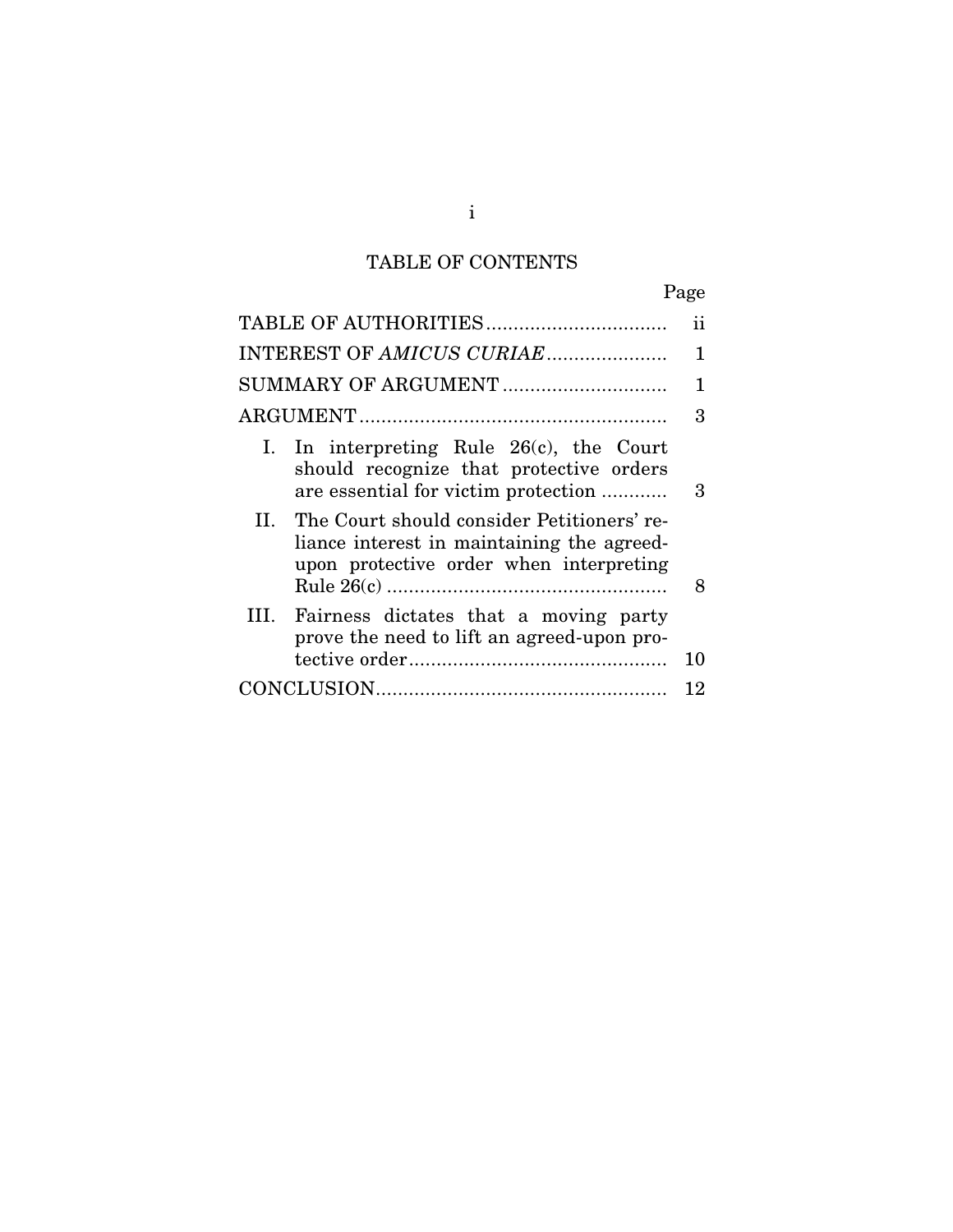## TABLE OF AUTHORITIES

| <b>FEDERAL CASES</b>                                           |
|----------------------------------------------------------------|
| Cox Broadcasting Corp. v. Cohn,                                |
| Doe v. Blue Cross & Blue Shield United of Wis.,                |
| Doe v. Bolton,                                                 |
| Doe v. Porter,                                                 |
| Doe v. Stegall,                                                |
| Does I thru XXIII v. Advanced Textile Corp.,                   |
| Florida Star v. B.J.F.,                                        |
| Gueits v. Kirkpatrick,<br>618 F. Supp. 2d 193 (E.D.N.Y. 2009)4 |
| James v. Jacobson,                                             |
| L.H. v. Schwarzenegger,<br>No. Civ. S-06-2042 LKK/GGH, 2007 WL |
| Plaintiff B v. Francis,                                        |
| Poe v. Ullman,                                                 |

ii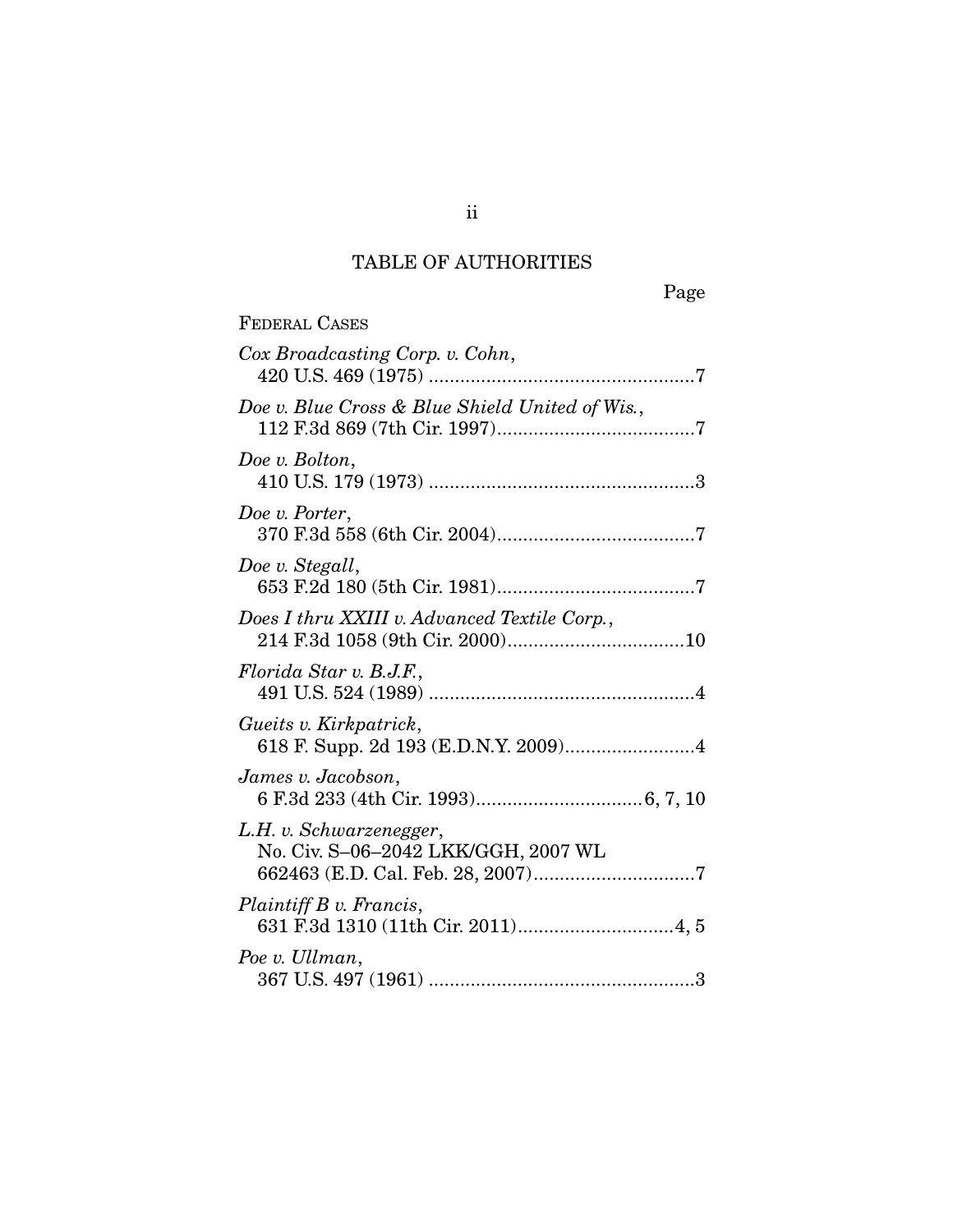## TABLE OF AUTHORITIES—Continued

|                                                                                              | Page |
|----------------------------------------------------------------------------------------------|------|
| Richmond Newspapers, Inc. v. Virginia,                                                       |      |
| Roe v. Wade,                                                                                 |      |
| Sealed Plaintiff v. Sealed Defendant #1,                                                     |      |
| United States v. Clark,                                                                      |      |
| United States v. Darcy,<br>No. 1:09CR12, 2009 WL 1470495                                     |      |
| <b>STATE CASES</b>                                                                           |      |
| Doe v. Firn,<br>No CV065001087S, 2006 WL 2847885                                             |      |
| Globe Newspaper Co. v. Clerk of<br>Suffolk Cty. Super. Ct.,<br>No. 01-5588*F, 2002 WL 202462 |      |

FEDERAL STATUTES

Federal Rule of Civil Procedure 26(c) .................. 2, 3, 8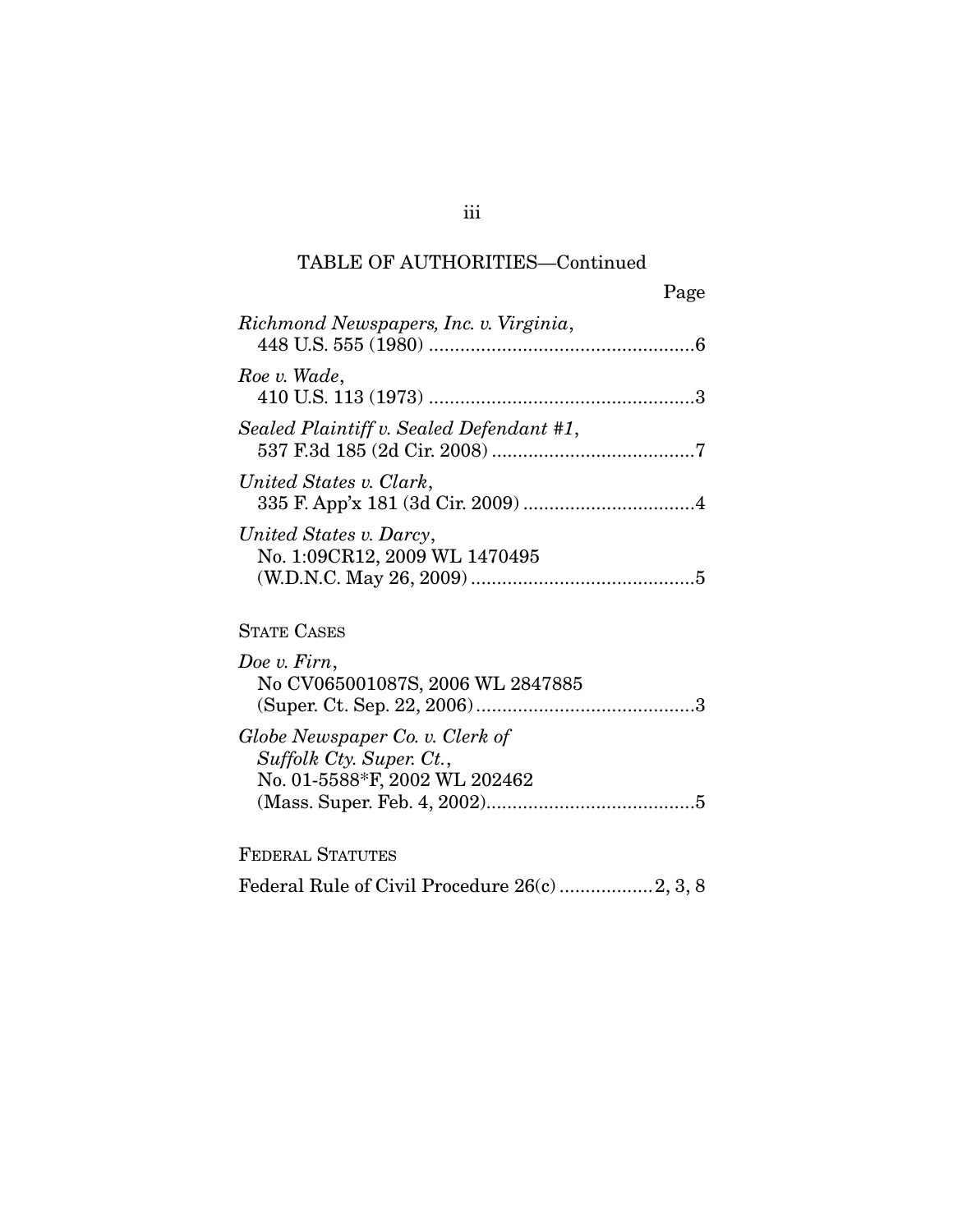# TABLE OF AUTHORITIES—Continued

## BRIEFS AND OTHER COURT DOCUMENTS

| Defendants' Expedited Motion to Modify Protec-<br>tive Order, In re: Chiquita Brands Int'l, Inc.<br>Alien Tort Statute and Shareholder Derivative<br>Litig., No. 08-01916-MD-MARRA (S.D. Fla.                                                             |
|-----------------------------------------------------------------------------------------------------------------------------------------------------------------------------------------------------------------------------------------------------------|
| Defendants' Reply in Support of Expedited Mo-<br>tion to Modify Protective Order, <i>In re: Chiquita</i><br>Brands Int'l, Inc. Alien Tort Statute and<br>Shareholder Derivative Litig., No. 08-01916-<br>MD-MARRA (S.D. Fla. filed Feb. 20, 2019)  10, 11 |
| Global Order Setting Trial Dates and Discovery<br>Deadlines, <i>In re: Chiquita Brands Int'l</i> , <i>Inc.</i><br>Alien Tort Statute and Shareholder Derivative<br>Litig., No. 08-01916-MD-MARRA (S.D. Fla.                                               |
| Government Sentencing Memorandum, In re:<br>Chiquita Brands Int'l, Inc. Alien Tort Statute<br>and Shareholder Derivative Litig., No. 08-<br>01916-MD-MARRA (S.D. Fla. filed March 26,                                                                     |
| Order Denying Defendants' Joint Motion to Dis-<br>miss, In re: Chiquita Brands Int'l, Inc. Alien<br>Tort Statute and Shareholder Derivative Litig.,<br>No. 08-01916-MD-MARRA (S.D. Fla. filed Nov.                                                        |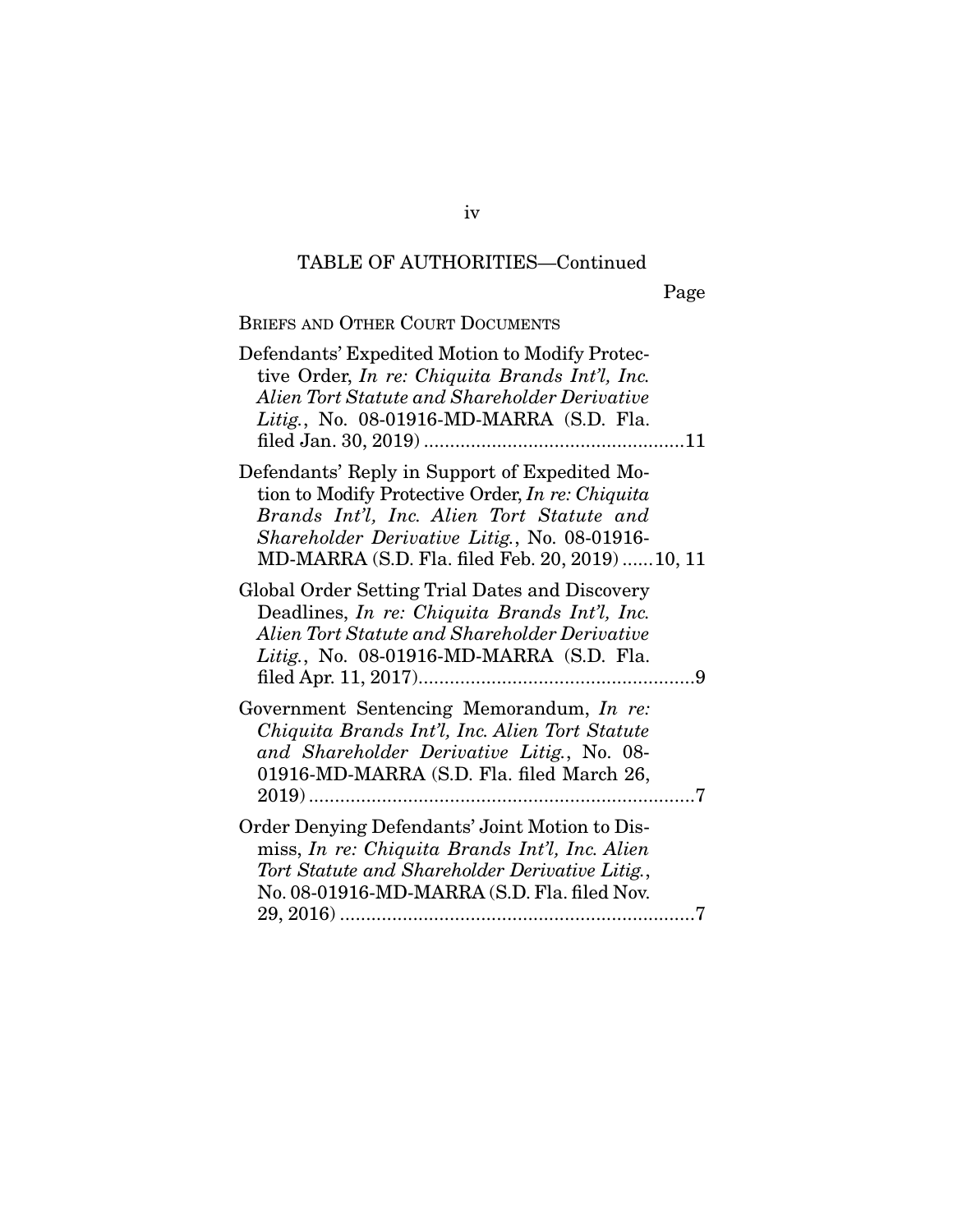## TABLE OF AUTHORITIES—Continued

Page

OTHER AUTHORITIES

| Jayne S. Ressler, Privacy, Plaintiffs, and Pseudo- |  |
|----------------------------------------------------|--|
| nyms: The Anonymous Doe Plaintiff in the In-       |  |
| formation Age, 53 U. Kan. L. Rev. 195 (2004)5      |  |
| Paul Marcus & Tara L. McMahon, Limiting Dis-       |  |
| closure of Rape Victims' Identities, 64 S. Cal.    |  |
|                                                    |  |

v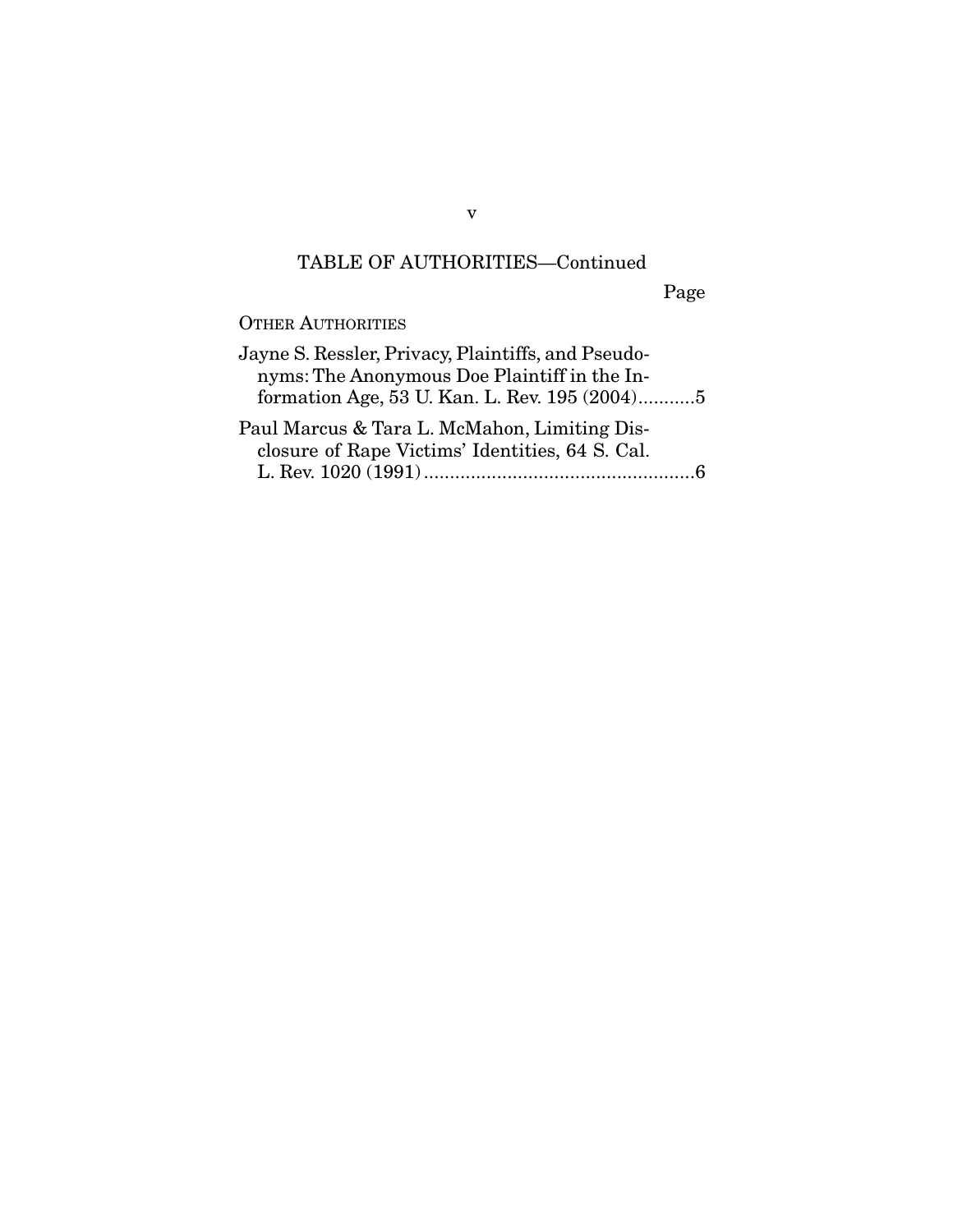#### **INTEREST OF** *AMICUS CURIAE*<sup>1</sup>

Amicus Curiae the National Crime Victim Law Institute (NCVLI) is a nonprofit educational and advocacy organization located at Lewis and Clark Law School in Portland, Oregon. NCVLI's mission is to actively promote victims' rights and voices in the justice system through crime victim-centered legal advocacy, education, and resource sharing. NCVLI accomplishes its mission through education and training; promoting the National Alliance of Victims' Rights Attorneys and Advocates; researching and analyzing developments in crime victim law; and litigating as amicus curiae issues of national importance regarding crime victims' rights in cases nationwide. This case involves the fundamental rights of all victims to privacy and to access the courts for redress of harm.

#### **SUMMARY OF ARGUMENT**

--------------------------------- ♦ ---------------------------------

 Protecting victims who seek redress in the courts from further harms is a primary interest of the American legal system. The Eleventh Circuit decision violates this interest. The Court should review

<sup>&</sup>lt;sup>1</sup> All counsel of record received timely notice of the intent to file this amicus brief under Supreme Court Rule 37.2(a), and all parties have consented in writing to its filing. Amicus and their counsel have authored the entirety of this brief, and no person other than amicus or its counsel has made a monetary contribution to the preparation or submission of this brief.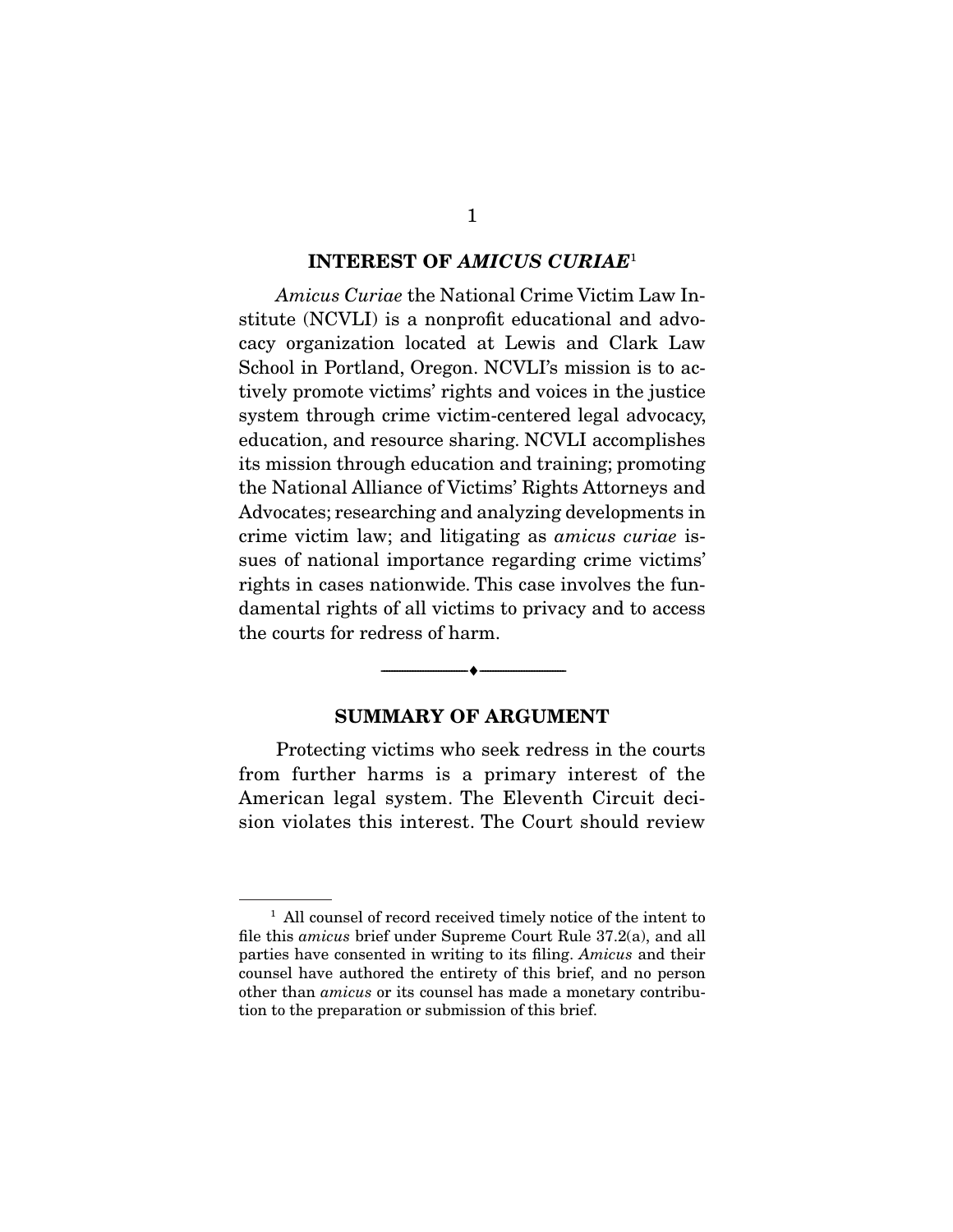the Eleventh Circuit's decision and reinstate the protective order, for three reasons.

 First, Rule 26(c) authorizes courts to issue protective orders to protect victims from oppression and undue burdens. Issuing such orders can be essential for victim protection.

 Second, under Rule 26(c), the stability of an agreement to instate a protective order is essential to the predictability of legal proceedings. Petitioners, like so many victims do, relied on the agreed-upon protective order's shield of their personal information as an essential element of their decision to bring their claims to the legal system. Without the guarantee that agreements will stand, courts risk denying potential plaintiffs access to justice.

 Third, Rule 26(c) requires courts to consider fairness in determining whether lifting a protective order is appropriate. Interests in publicly shaming victims do not outweigh the serious risks of further harming the victims by releasing previously protected personal information.

 In light of the important interests that are at stake in this and many other cases, this Court should grant certiorari. By clearly announcing the high burden for undoing protective orders and revealing victims' sensitive information to the public, the Court can restore predictability and fairness to the law governing this issue.

--------------------------------- ♦ ---------------------------------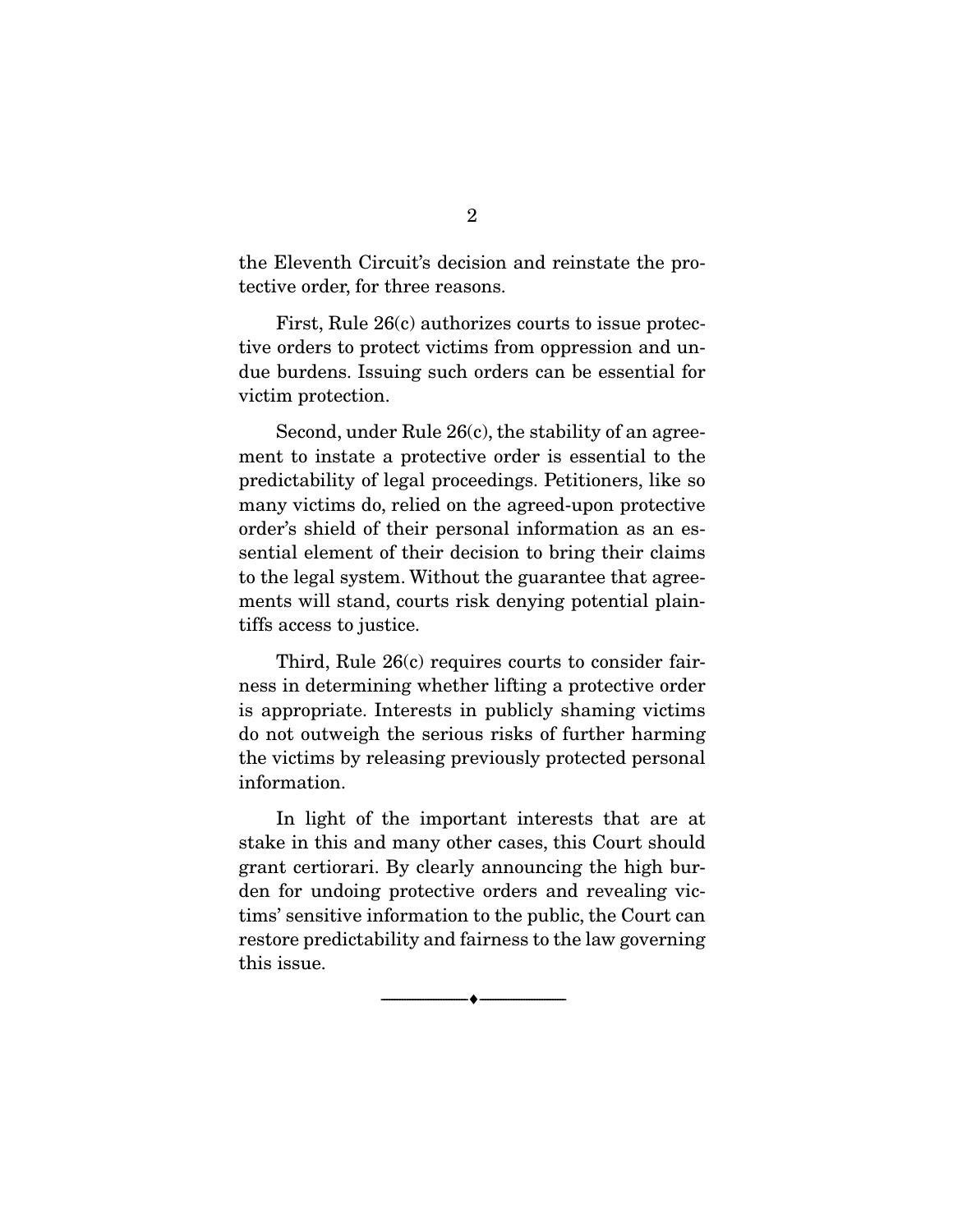#### **ARGUMENT**

### **I. In interpreting Rule 26(c), the Court should recognize that protective orders are essential for victim protection.**

 Federal Rule of Procedure Rule 26(c) permits courts to issue protective orders "to protect a party or person from annoyance, embarrassment, oppression, or undue burden or expense." In this case, the parties in need of protection are Petitioners who are victims of human rights abuses. The Court should interpret Rule 26(c) against the backdrop of the need to protect victims from revictimization, further trauma, and physical and mental harm. The agreed-upon protective order in this case involves assigning pseudonyms to shield victims' personal information and a prohibition on Defendants sharing information, including victims' addresses, publicly. Pet. App. 36a-39a.

 When personal information is irrelevant to legal proceedings, assigning a victim a pseudonym to shield their identity from the public is a common practice. See e.g., Roe v. Wade, 410 U.S. 113 (1973) (implicitly approving of the practice of civil plaintiffs proceeding anonymously or by pseudonym); Doe v. Bolton, 410 U.S. 179 (1973) (same); Poe v. Ullman, 367 U.S. 497 (1961) (same). In fact, it is recognized that proceeding without a pseudonym can subject victims to serious psychological harm. See Doe v. Firn, No CV065001087S, 2006 WL 2847885, at \*5 (Conn. Super. Ct. Sept. 22, 2006) (noting in a sexual assault case that "[t]o force the plaintiff[, a victim of sexual exploitation and assault,] to proceed without the protection of the pseudonym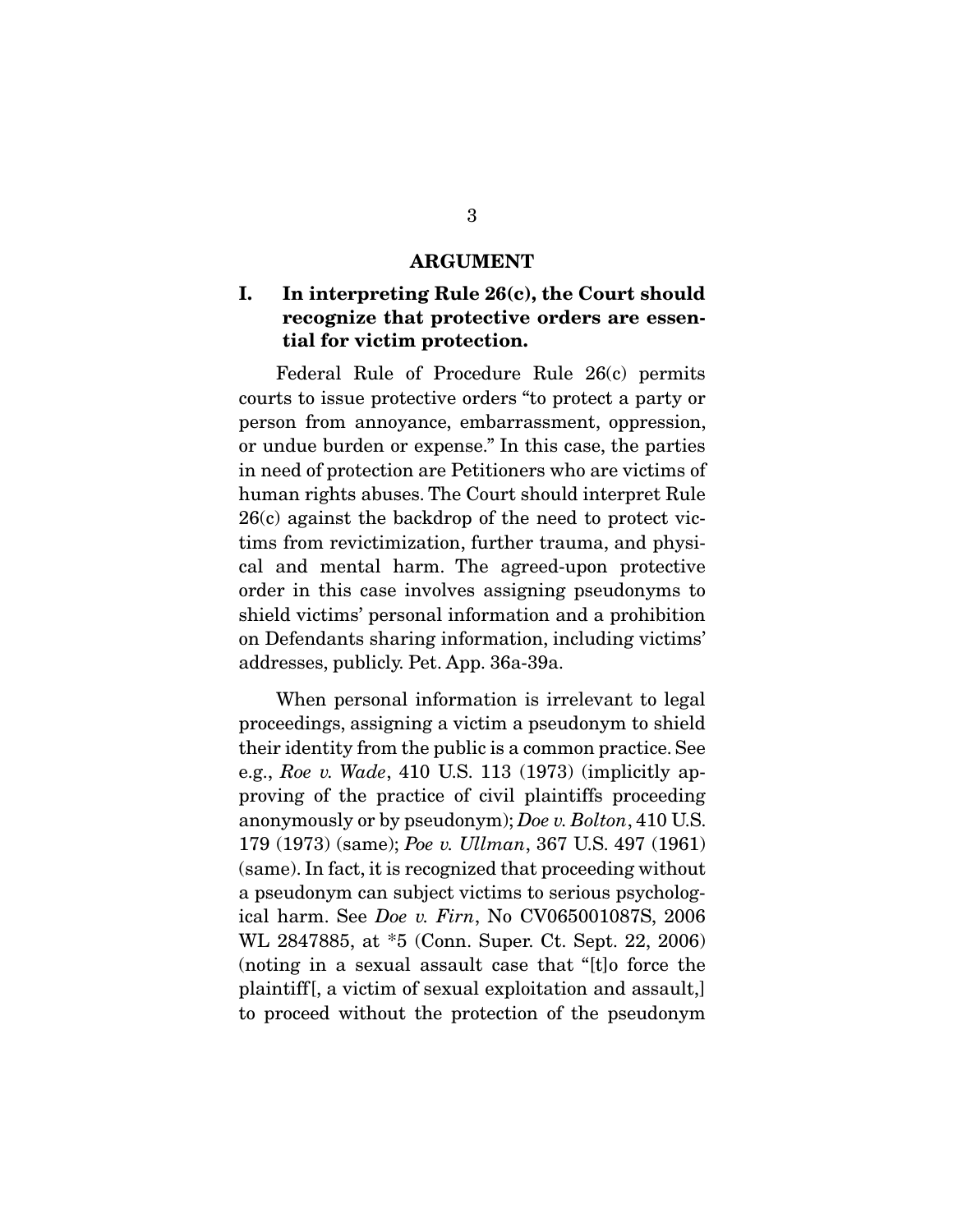Jane Doe could only subject the plaintiff to additional psychological harm and emotional distress").

 When a person suffers the trauma of being the victim of a crime, the person's choice to seek redress in the courts should not produce further trauma. Revealing a victim's name, address, and other personal information can inflict such trauma. Further, such revelations can deter victims from seeking justice. To avoid the loss of privacy and access rights, courts across the country routinely allow victims to proceed anonymously in civil and criminal cases involving personal and sensitive matters. See, e.g., Florida Star v. B.J.F., 491 U.S. 524, 527 n.2 (1989) (referring to a rape victim by her initials, "in order to preserve [her] privacy interests") (internal citation omitted); Plaintiff B v. Francis, 631 F.3d 1310, 1317 (11th Cir. 2011) (vacating the district court's order denying the victims-plaintiffs' motion to remain anonymous after finding "[t]he issues involved in this case could not be of a more sensitive and highly personal nature—they involve descriptions of the [Victim-p]laintiffs in various stages of nudity and engaged in explicit sexual conduct while they were minors who were coerced by the Defendants into those activities"); United States v. Clark, 335 F. App'x 181 (3d Cir. 2009) (concluding that redaction of child pornography victims' names and their family members' names from victim impact statements was consistent with the Crime Victims' Rights Act (CVRA)'s guarantee of the right to be treated with respect for one's dignity and privacy); Gueits v. Kirkpatrick, 618 F. Supp. 2d 193, 199 n.1 (E.D.N.Y. 2009) (stating that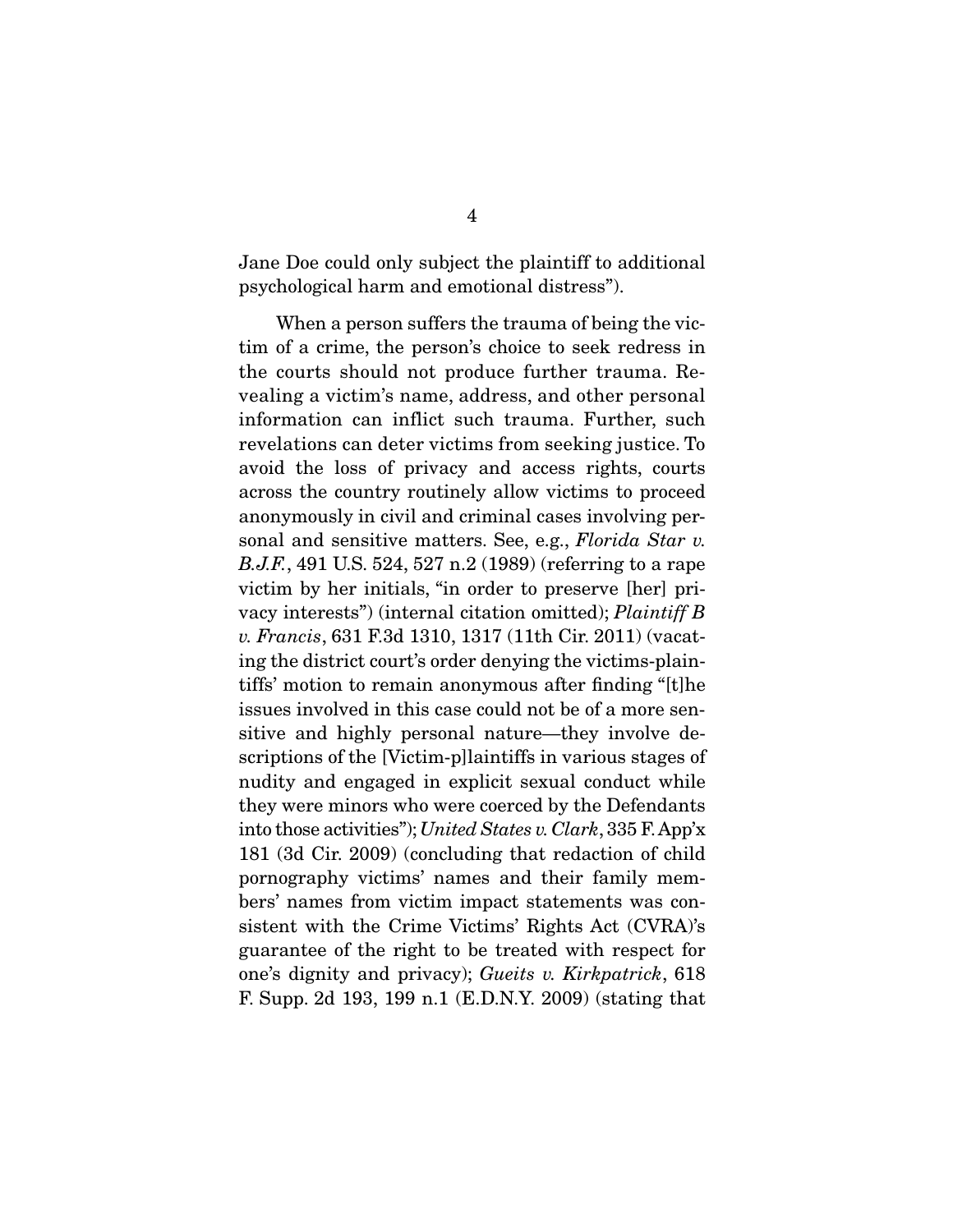the court would not use the rape victim's name "out of respect for her dignity and privacy," as protected by the CVRA); see also United States v. Darcy, No. 1:09CR12, 2009 WL 1470495, \*1 (W.D.N.C. May 26, 2009) (directing the government to refile Motion for Relief under the CVRA with "Jane Doe #1" substituted for the name of the victim to protect the victim's privacy). Further, courts have shown their approval for protective orders in a variety of situations. See generally Plaintiff B, 631 F.3d at 1316-18 (finding the trial court's order rejecting the motion for victims to remain anonymous to be in error given the sensitive and highly personal nature of the issues in the suit, involving their participation in Girls Gone Wild videos).

 Examples from many areas of law reveal that victims can be deterred from seeking justice if privacy protections via protective orders are denied. See, e.g., Jayne S. Ressler, Privacy, Plaintiffs, and Pseudonyms: The Anonymous Doe Plaintiff in the Information Age, 53 U. Kan. L. Rev. 195, 219 (2004) (noting that potential plaintiffs may forfeit the opportunity to seek justice out of fear of disclosure, and clarifying that other would-be plaintiffs may not even initiate litigation). For example, victims of sexual and domestic violence can be revictimized and therefore deterred from proceeding with cases when their identities are disclosed. See, e.g., Globe Newspaper Co. v. Clerk of Suffolk Cty. Super. Ct., No. 01-5588\*F, 2002 WL 202462, at \*6 (Mass. Super. Feb. 4, 2002) (stating that "for many victims of sexual abuse . . . public revelation of the abuse, if not sought by them, victimizes them yet again. . . . If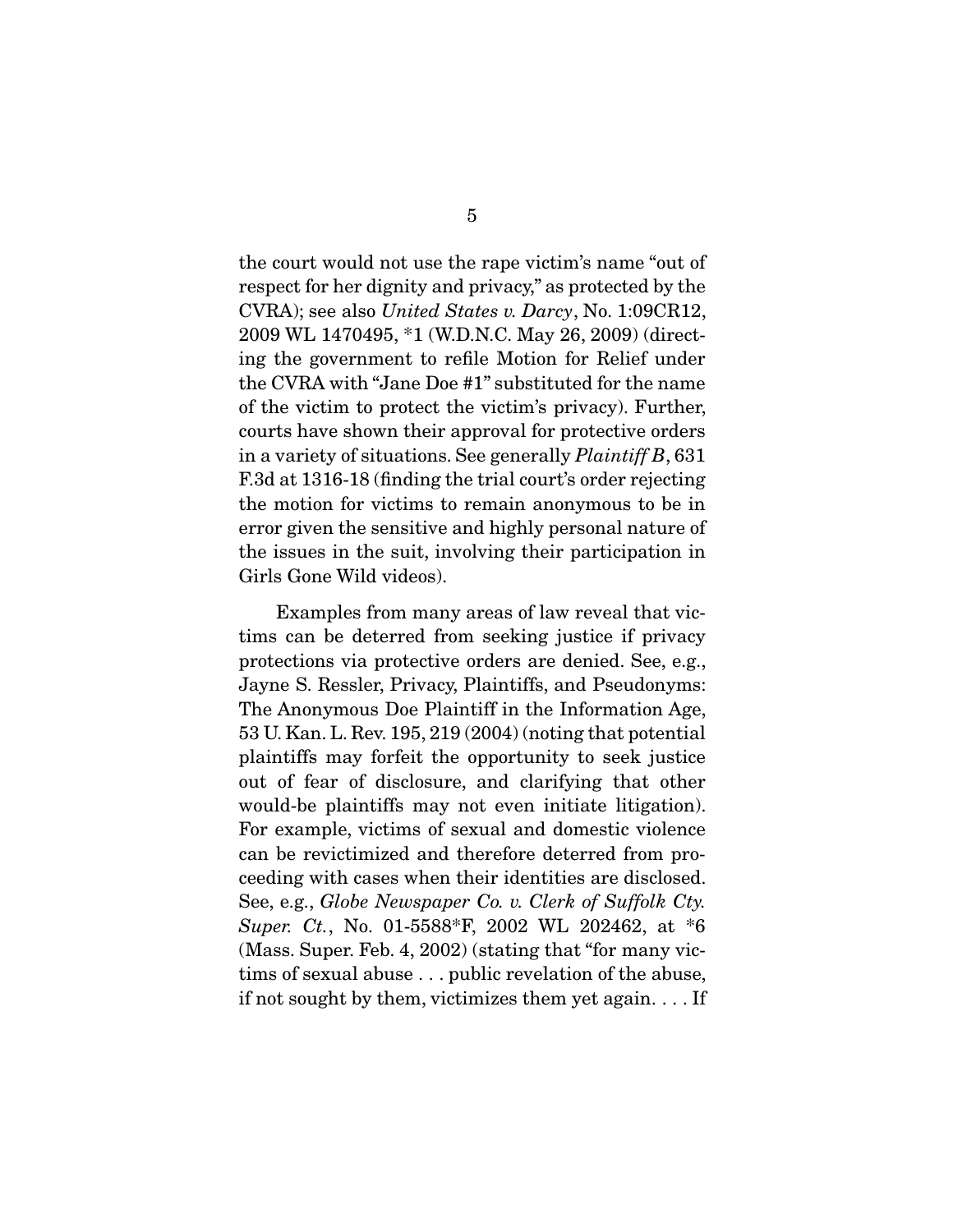the identit[ies] of these victims are not protected by the courts, then their access to the courts will be severely diminished because they will not be able to turn to the courts for relief from or compensation of their emotional injuries without aggravating those same injuries"). In sexual assault cases, disclosing victims' personal information in public court records can slow the healing process from their initial trauma. See Paul Marcus & Tara L. McMahon, Limiting Disclosure of Rape Victims' Identities, 64 S. Cal. L. Rev. 1020, 1049 (1991) (discussing how, in sexual assault cases, disclosure of the victim's personal information without their consent can "slow the victim's healing process"). In short, these cases recognize that a choice between sacrificing privacy or seeking justice is not a legitimate choice for crime victims.

 To be sure, a presumption exists that court records are public. But the presumption of openness is not absolute. Richmond Newspapers, Inc. v. Virginia, 448 U.S. 555, 581 n.18 (1980) ("[A] trial judge, in the interest of the fair administration of justice, [may] impose reasonable limitations on access to a trial."); see also James v. Jacobson, 6 F.3d 233, 238 (4th Cir. 1993) (stating that openness "operates only as a presumption and not as an absolute, unreviewable license to deny" protection).

 This case provides a clear example of the need for protection. Petitioners and their families have endured serious human rights abuses in their native Colombia. Threats to those seeking to uphold human rights are ongoing in Colombia. Pet. Br. at 7-8. Courts below recognized that conducting litigation seeking justice for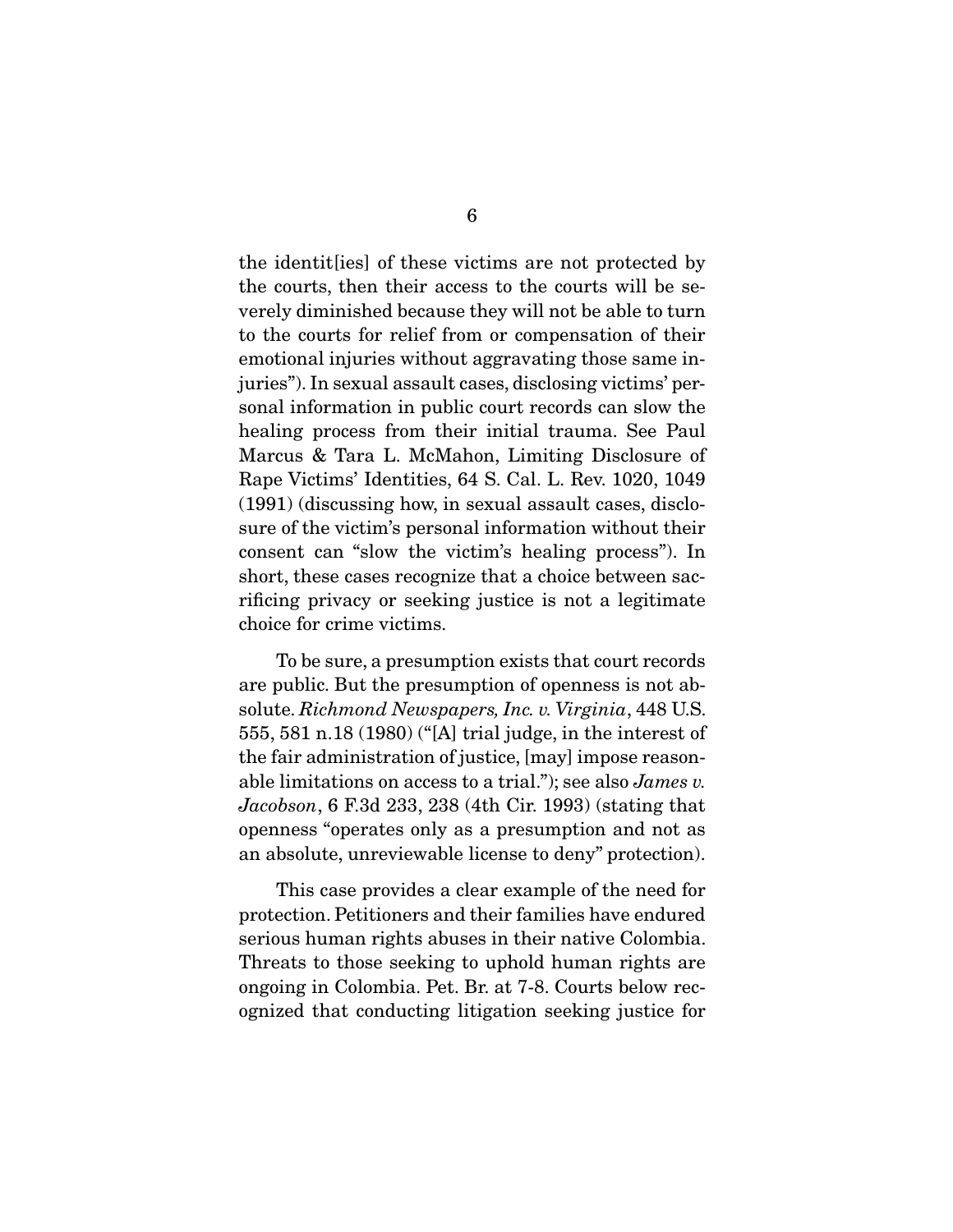such abuses is unacceptably dangerous in Colombia, due to the risk of retaliation by perpetrators of abuse. Order Den. Defs.' Joint Mot. to Dismiss 7, In re: Chiquita Brands Int'l, Inc. Alien Tort Statute and Shareholder Derivative Litig., No. 08-01916-MD-MARRA (S.D. Fla. Nov. 29, 2016) (DE 1194).

 When determining if proceeding with a pseudonym is proper, one factor courts consider is whether identification of victims would pose a risk of retaliation or physical or mental harm. See, e.g., Sealed Plaintiff v. Sealed Defendant #1, 537 F.3d 185, 190 (2d Cir. 2008); James, 6 F.3d at 238; Doe v. Stegall, 653 F.2d 180, 185 (5th Cir. 1981); Doe v. Porter, 370 F.3d 558, 560 (6th Cir. 2004); Doe v. Blue Cross & Blue Shield United of Wis., 112 F.3d 869, 872 (7th Cir. 1997). See also Cox Broadcasting Corp. v. Cohn, 420 U.S. 469, 496 (1975) (acknowledging that, when there are "privacy interests to be protected in judicial proceedings, the States must respond by means which avoid public documentation or other exposure of private information"); L.H. v. Schwarzenegger, No. Civ. S–06–2042 LKK/GGH, 2007 WL 662463, at \*18 (E.D. Cal. Feb. 28, 2007) (noting that "[w]hen the willingness to file suit is chilled by fear of retaliatory action, the public interest in seeing the suit move forward on its merits outweighs the public interest in knowing the plaintiffs' names").Where the criminal allegations have been proven the burden of proving such risks is lowered. Here, Defendants have pled guilty to charges of financing human rights abuses, including killing of some Petitioners' family members. Gov. Sentencing Mem., In re: Chiquita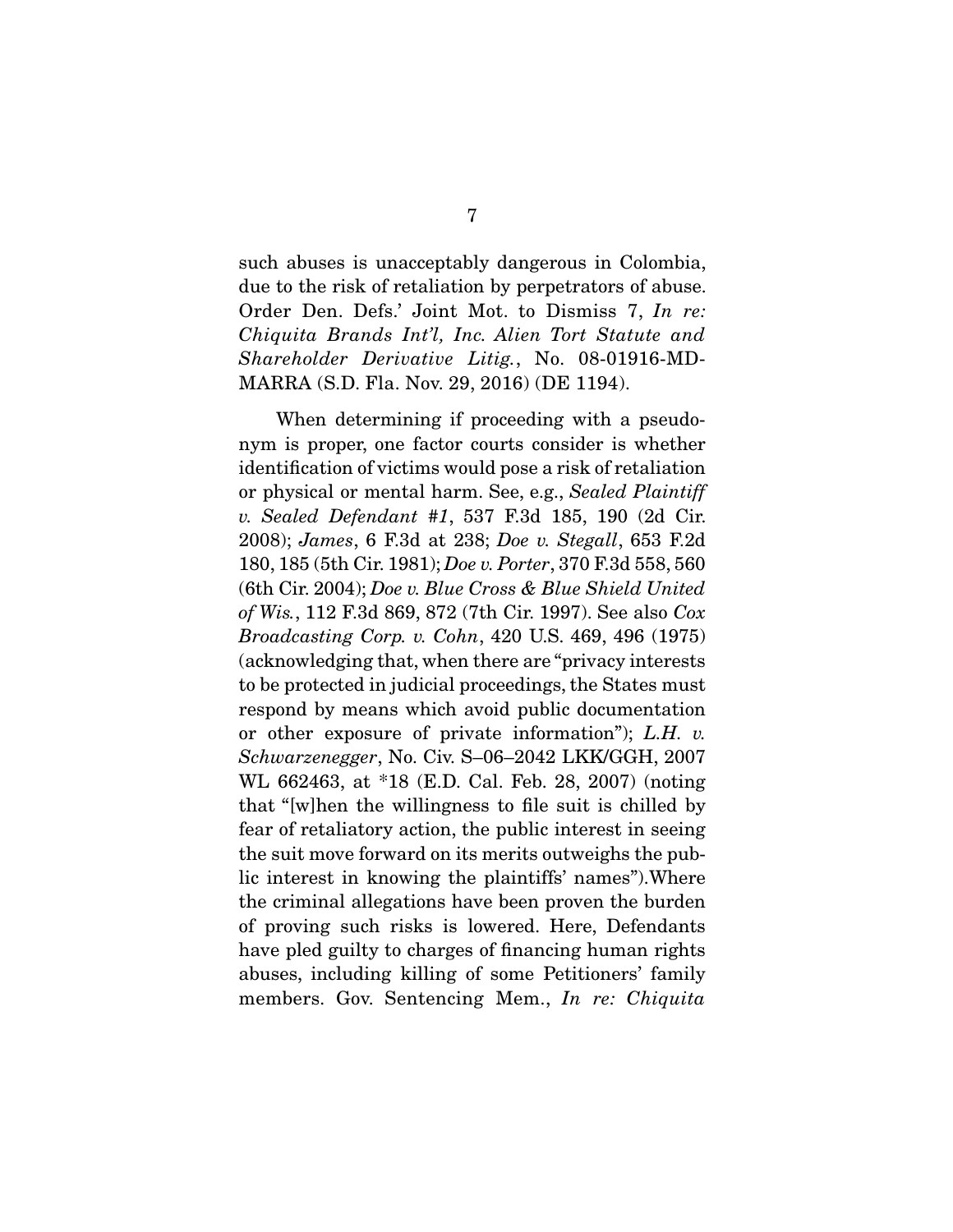Brands Int'l, Inc. Alien Tort Statute and Shareholder Derivative Litig., No. 08-01916-MD-MARRA (S.D. Fla.) (DE 2346-2). There can be no credible opposition to the claim of risks to persons.

 In its decision below, the Eleventh Circuit overlooked all of these important elements—an approach that defies Rule 26(c)'s authorization for granting protective orders "to protect a party or person from annoyance, embarrassment, oppression, or undue burden or expense." This Court should grant the petition and make clear the importance of protecting crime victims when evaluating issues surrounding protective orders.

### **II. The Court should consider Petitioners' reliance interest in maintaining the agreedupon protective order when interpreting Rule 26(c).**

 In this case, the Eleventh Circuit confronted not the initial question of whether to put in place a protective order but the ensuing question of whether to vacate a protective order to which all parties had previously agreed. In such a situation, protecting victims' reliance interests is paramount. As noted supra, victims can be deterred from seeking redress of courts in the first instance if such access will come at the price of sacrificing their privacy and safety. Once a protective order is in place that secures such privacy and safety, victims must be able to rely on it remaining in place in order to present their claims to courts.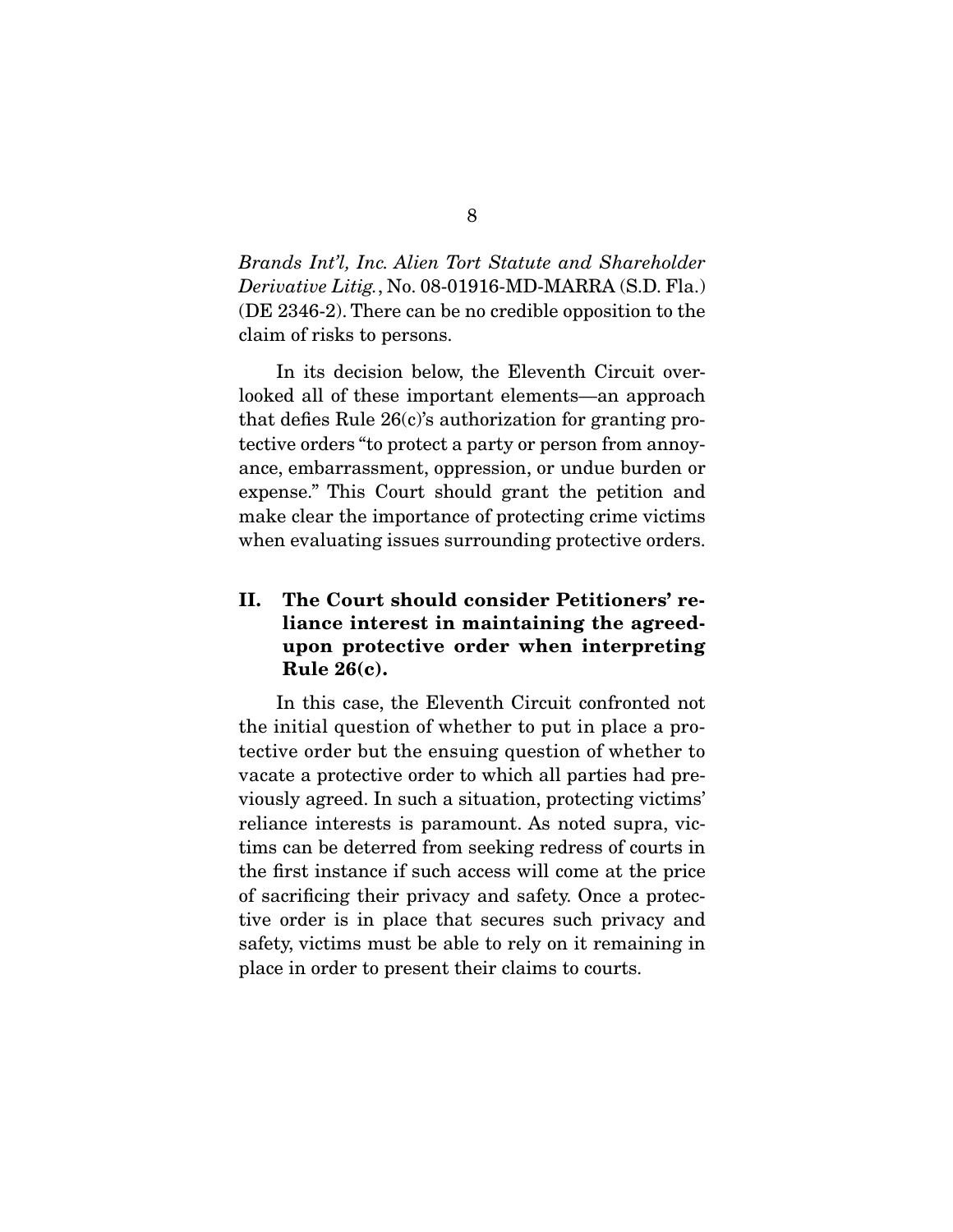This case presents this Court with a good opportunity to clarify the importance of reliance interests when requests for modifications to protective orders are advanced. Here, all parties stipulated to a protective order before discovery began, requiring the use of pseudonyms for Petitioners, as well as other protections. Global Order Setting Tr. Dates and Discovery Deadlines 1, In re: Chiquita Brands Int'l, Inc. Alien Tort Statute and Shareholder Derivative Litig., No. 08- 01916-MD-MARRA (S.D. Fla. Apr. 11, 2017) (DE 1361). Relying on the existence of that protective order, during discovery Petitioners disclosed sensitive personal information to Defendants, Pet. Br. at 10. Only after discovery had been completed did Defendants move to lift the protective order.

 The stability of an agreement to instate a protective order is essential to the fairness and predictability of legal proceedings. Without a substantial showing of need for vacating, Defendants must not be permitted to renege on their court-sanctioned agreements. Here, Defendants moved to lift the protective order for the stated reason of airing the victims' names to the public. At best this is a desire for public shaming of Petitioners, and such reasoning should not outweigh Petitioners' well-founded fears. Privileging Defendants who choose retaliation over Petitioners who came to the courts seeking justice undermines established notions of fairness and decency.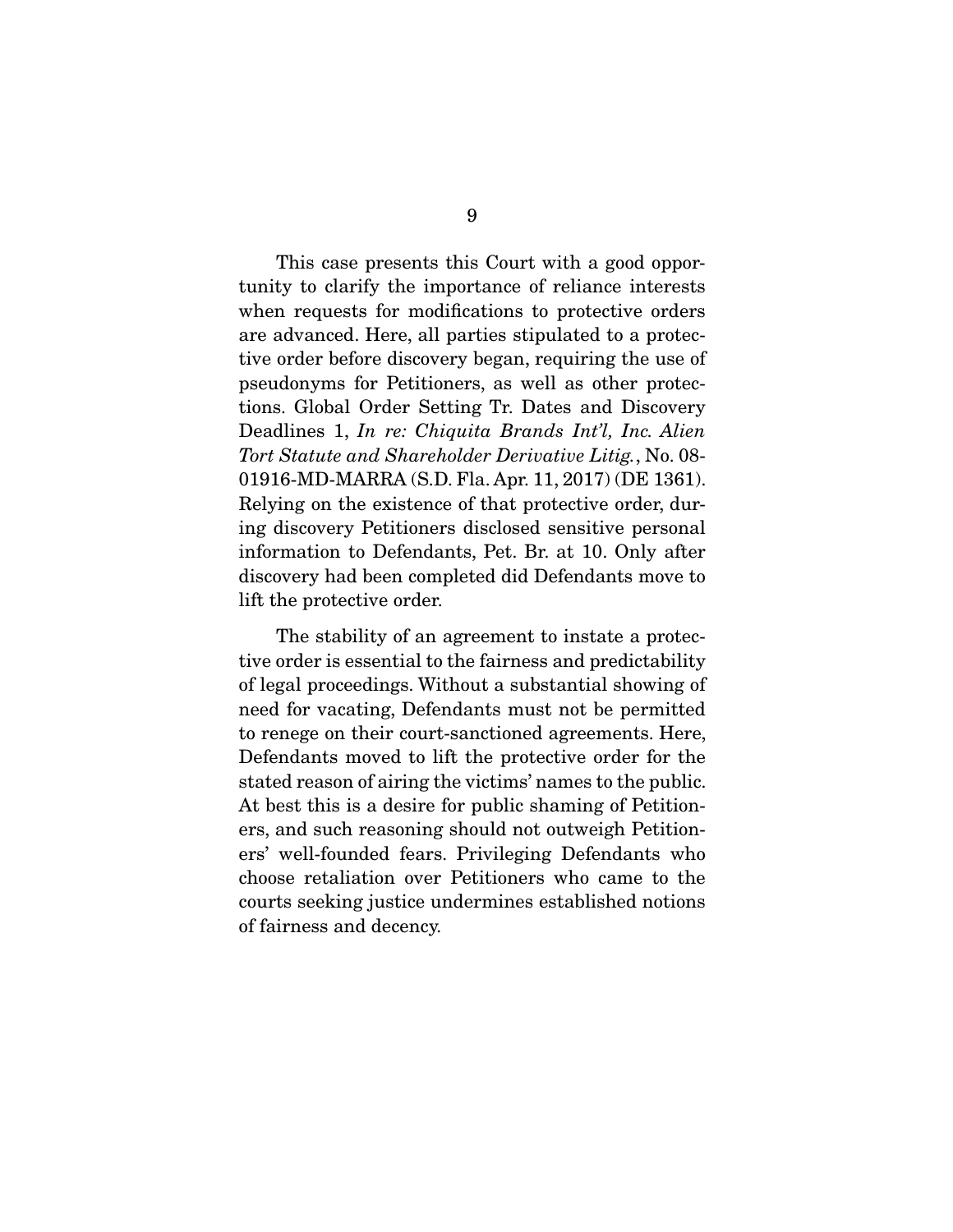### **III. Fairness dictates that a moving party prove the need to lift an agreed-upon protective order.**

 Releasing victims' information, which was previously protected by a court-approved protective order, is a significant change in the balance of agreed-upon parameters of litigation. After victims reveal sensitive personal information under the protection of a protective order concealing their identities from the public, a party's motion to then release that protected information is alarming. Because of the potential for abuse, a party moving to lift a protection order must carry the burden to prove that the benefits to changing the established order outweigh the risks to the protected victims.

 Unfairness to the opposing party is a factor the Court must consider in deciding whether anonymous pleadings are appropriate. See, e.g., James, 6 F.3d at 238; Does I thru XXIII, 214 F.3d at 1068 (finding the use of pseudonyms to be permissible "when the party's need for anonymity outweighs prejudice to the opposing party and the public's interest in knowing the party's identity"). Fairness is also a factor when deciding to lift a protective order allowing for pseudonyms.

 In this case, Defendants' stated reasons for reversing the agreed-upon protective order were to "publicly name their accusers" and "vindicate themselves against the particular Pseudonymous Plaintiffs in public." Defs.' Reply in Supp. of Expedited Mot. to Modify Protective Order 10, In re: Chiquita Brands Int'l, Inc. Alien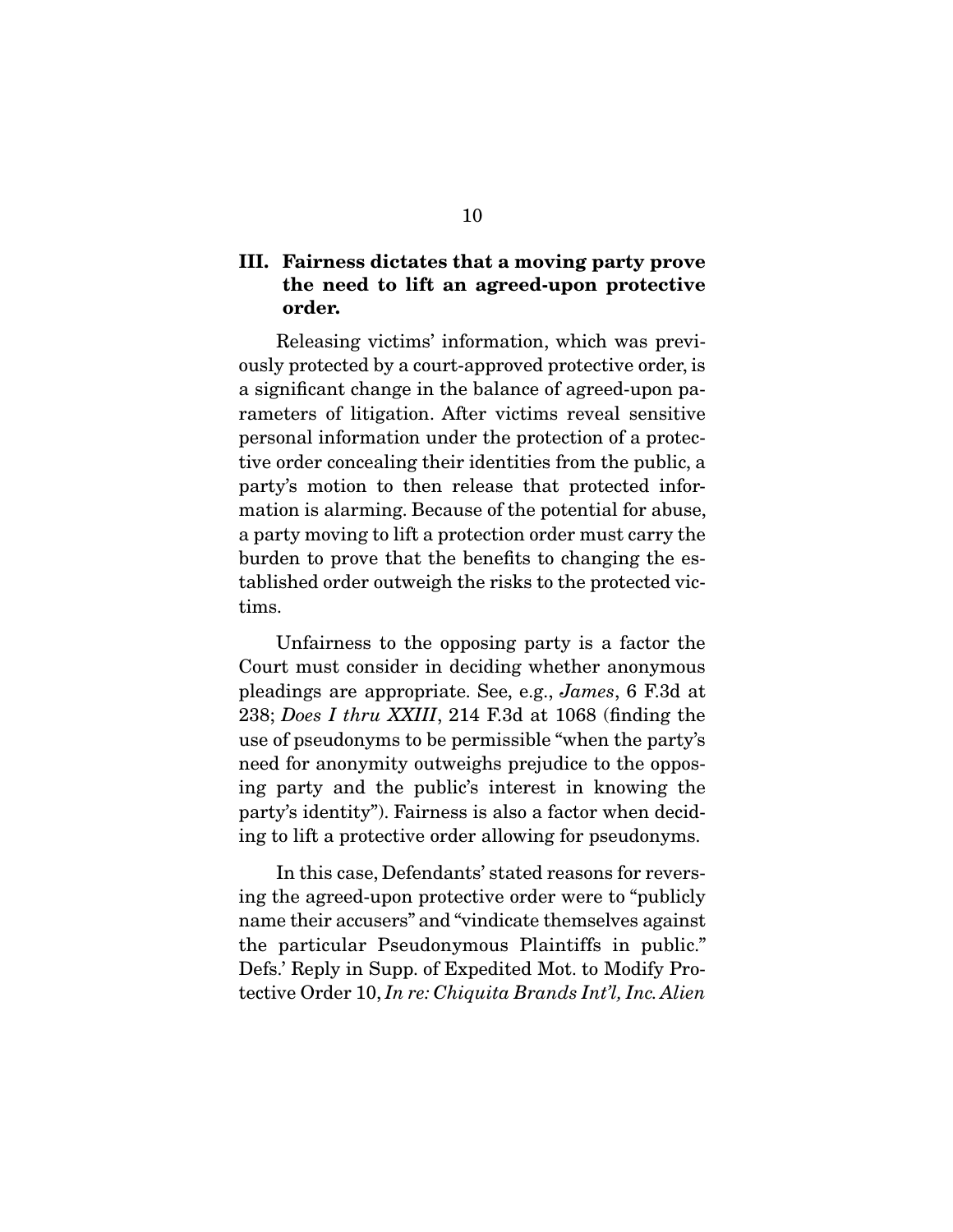Tort Statute and Shareholder Derivative Litig., No. 08- 01916-MD-MARRA (S.D. Fla. Feb. 20, 2019) (DE 2292); Defs.' Expedited Mot. to Modify Protective Order 13, In re: Chiquita Brands Int'l, Inc. Alien Tort Statute and Shareholder Derivative Litig., No. 08-01916-MD-MARRA (S.D. Fla. Jan. 30, 2019) (DE 2253). There is nothing in these assertions that is grounds for fundamentally altering the landscape of these proceedings.

 Defendants' only other asserted basis was to remove the "severe" "administrative burden on the Court" that protecting Petitioners' information purportedly imposed on the courts. Defs.' Expedited Mot. to Modify Protective Order 2, 11-12 (DE 2253), Defs.' Reply. Notably, Defendants had access to all necessary information from Petitioners for their corporate and legal purposes during discovery. The protective order served only to protect Petitioners' information from the public.

 The Eleventh Circuit's decision places the burden on the Petitioners to prove how they would be harmed by Defendants releasing their information rather than on the Defendants to show why a dramatic change in the agreed-upon processes is necessary. This approach privileges the accused and denies victims the fairness of promised protections. The Court should grant certiorari to examine the Eleventh Circuit's abandonment of the required factor of fairness. Defendant's mere desire to publicly name their accusers simply cannot overcome Petitioners' interests in protection from revictimization and retaliation.

--------------------------------- ♦ ---------------------------------